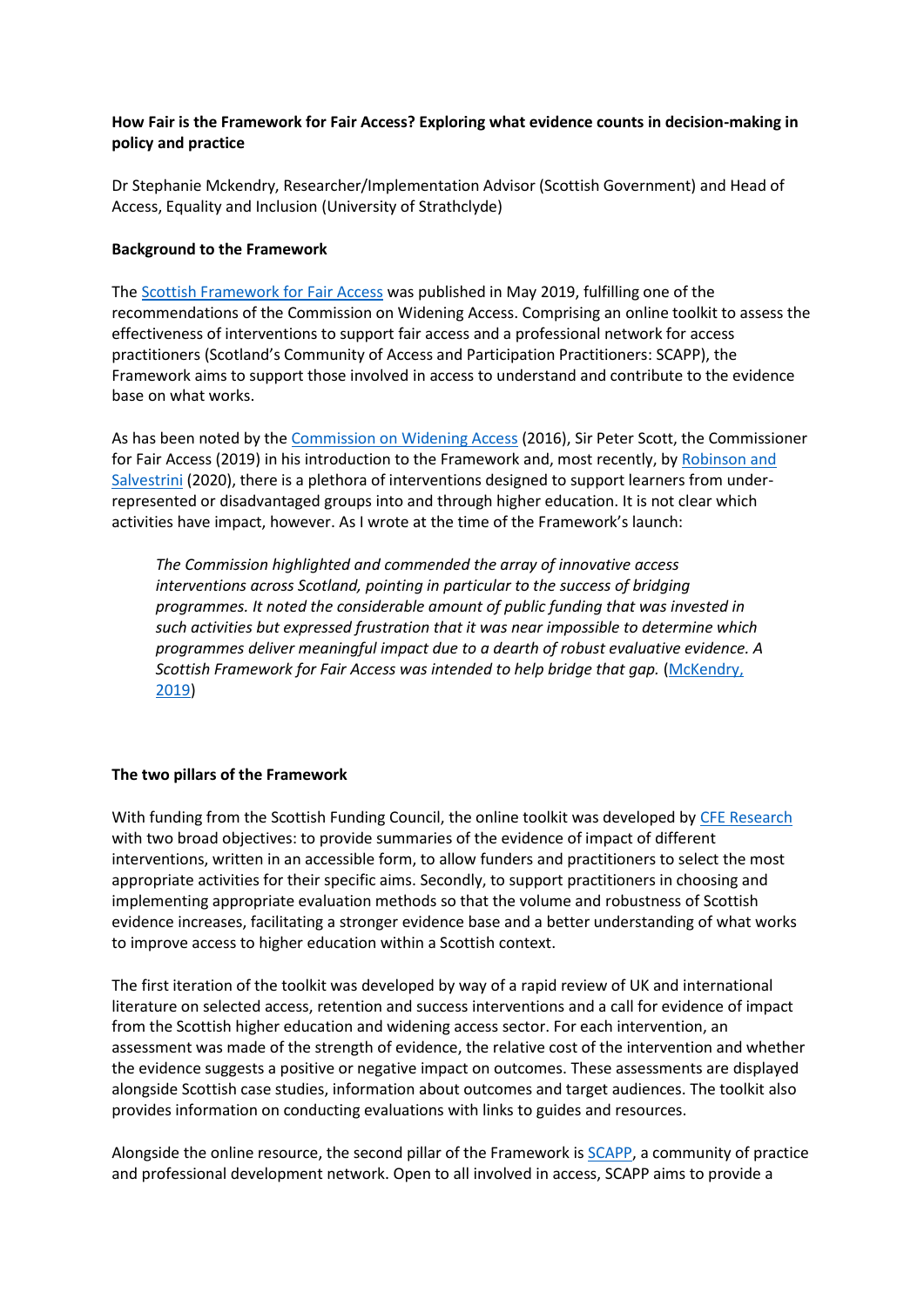forum for practitioners to share and develop best practice in access and to support the development and professionalisation of a strong access community.

## **Privileging particular forms of evidence?**

Whilst there is no intention to privilege one form of evidence over another within the Framework, the criteria for inclusion in the toolkit may be more easily met by larger, more quantitative studies. Three standards of evidence are used to assess the strength of individual studies:

- Level 1: there is evidence of impact upon participants in an intervention based on qualitative/quantitative data, though there is no comparator;
- Level 2: there is evidence of comparative impact;
- Level 3: there is evidence of comparative, causal impact.

Although the number order suggests a hierarchy, with Level 3 studies 'worth' more than Level 1, this is not necessarily the case. All levels are included and not every evaluation of a project or intervention requires the scale of a level 3 study. Nevertheless, there may be a perceived risk that some forms of evidence are overlooked and the depth of understanding provided by qualitative methods could be lost. There are several ways in which those involved in the Framework hope to overcome such concerns or pitfalls.

Firstly, it is essential for the Framework to engage with the sector to consider how other forms of evidence can be included and to develop best practice in evaluation. As the Commissioner noted in his 2019 Annual Report, two conditions are necessary if the Framework is to be successful: one is the provision of adequate and sustainable funding; the other is that *'the Framework must be 'owned' by access practitioners and other stakeholders. My role, and that of the SFC and other organisations and of institutions, is to facilitate not to direct'* [\(Commissioner for Fair Access, Annual Report, 2019\)](file://///ds.strath.ac.uk/home/srb14101/Downloads/building-progress-towards-fair-access-annual-report-2019.pdf).

It has been necessary to focus on robust evaluation as this has been widely recognised as lacking within the sector, but the widening access community is best placed to guide and participate in that evaluation and in any discussion of what defines robustness. Of SCAPP's five strategic objectives, two are concerned with evaluation and the toolkit. Specifically, the organisation aims to ensure practitioners have access to current research to inform their practice and to play a key role in building further iterations of the toolkit and championing its use. In bringing together both pillars of the Framework, we hope to bridge the gap between researchers and practitioners and to explore what evidence counts and when, within context.

Secondly, to support practitioners to use the toolkit and to undertake effective evaluation, CFE Research are producing a series of webinars for publication on the Framework website over the coming months. The five sessions will cover use of the toolkit, the standards of evidence used; planning an evaluation; selecting appropriate evaluation methods and sharing your evaluation findings. Our hope is that by the end of the series, practitioners feel empowered to use the toolkit to inform their activities and understand how to undertake evaluation to demonstrate the impact of their work, using a range of methods.

Thirdly, we are acutely conscious that the Framework joins an already rich landscape. The work of the Quality Assurance Agency (QAA) Scotland's current Enhancement Theme, [Evidence for](https://www.enhancementthemes.ac.uk/current-enhancement-theme)  [Enhancement](https://www.enhancementthemes.ac.uk/current-enhancement-theme), for example, covers invaluable related work. Equally, the QAA's [Transitions Map](https://www.enhancementthemes.ac.uk/en/completed-enhancement-themes/student-transitions/transitions-map) provides a wealth of evidence across similar territory. These sources are currently highlighted on the